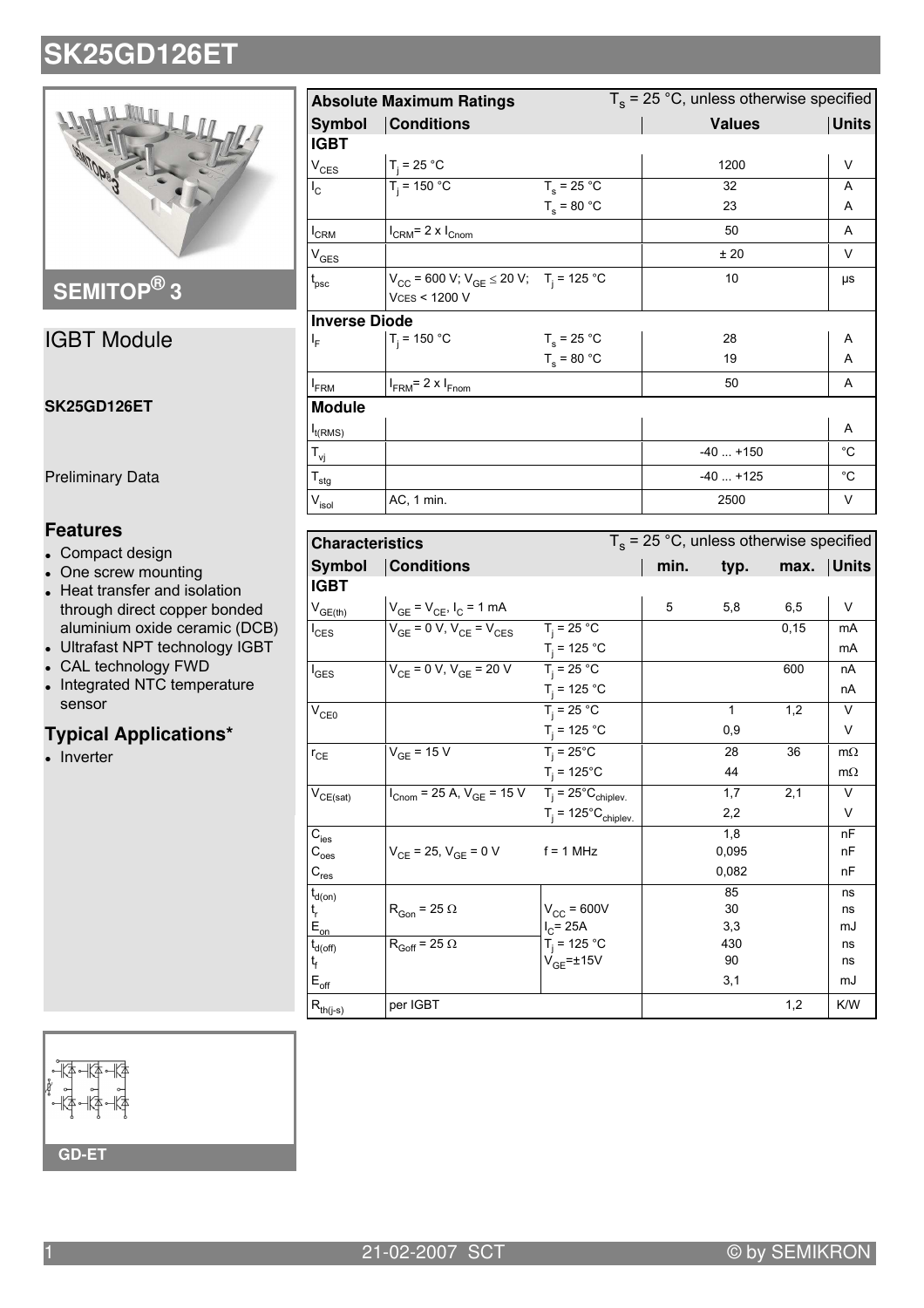

## **SEMITOP® 3**

## IGBT Module

#### **SK25GD126ET**

Preliminary Data

## **Features**

- Compact design
- One screw mounting
- Heat transfer and isolation through direct copper bonded aluminium oxide ceramic (DCB)
- Ultrafast NPT technology IGBT
- CAL technology FWD
- Integrated NTC temperature sensor

### **Typical Applications\***

• Inverter

| <b>Characteristics</b>                  |                                                                                       |                           |      |              |      |              |  |  |  |
|-----------------------------------------|---------------------------------------------------------------------------------------|---------------------------|------|--------------|------|--------------|--|--|--|
|                                         | <b>Symbol</b> Conditions                                                              |                           | min. | typ.         | max. | <b>Units</b> |  |  |  |
|                                         | <b>Inverse Diode</b>                                                                  |                           |      |              |      |              |  |  |  |
|                                         | $V_F = V_{EC}$   $V_{Fnom} = 25$ A; $V_{GE} = 0$ V $T_j = 25$ °C <sub>chiplev</sub> . |                           |      | 1,8          |      | V            |  |  |  |
|                                         |                                                                                       | $T_i = 125 °C_{chiplev.}$ |      | 1,8          |      | $\vee$       |  |  |  |
| $V_{F0}$                                |                                                                                       | $T_i = 25 °C$             |      | $\mathbf{1}$ | 1,1  | $\vee$       |  |  |  |
|                                         |                                                                                       | $T_i = 125 °C$            |      | 0,8          |      | V            |  |  |  |
| $r_F$                                   |                                                                                       | $T_i = 25 °C$             |      | 32           | 42   | $m\Omega$    |  |  |  |
|                                         |                                                                                       | $T_i = 125 °C$            |      | 40           |      | $m\Omega$    |  |  |  |
| <sup>I</sup> RRM                        | $I_F = 25 A$                                                                          | $T_i = 125 °C$            |      | 31           |      | A            |  |  |  |
| $\mathsf{Q}_{\mathsf{rr}}$              | $di/dt = -950$ A/ $\mu$ s                                                             |                           |      | 5            |      | μC           |  |  |  |
| $E_{rr}$                                | $V_{CC}$ = 600V                                                                       |                           |      | 2,1          |      | mJ           |  |  |  |
| $\mathsf{R}_{\mathsf{th}(j\text{-s})D}$ | per diode                                                                             |                           |      |              | 1,9  | K/W          |  |  |  |
| $M_s$                                   | to heat sink                                                                          |                           | 2,25 |              | 2,5  | <b>Nm</b>    |  |  |  |
| W                                       |                                                                                       |                           |      | 30           |      | g            |  |  |  |
|                                         | <b>Temperature sensor</b>                                                             |                           |      |              |      |              |  |  |  |
| $R_{100}$                               | $T_s$ =100°C (R <sub>25</sub> =5kΩ)                                                   |                           |      | 493±5%       |      | Ω            |  |  |  |

This is an electrostatic discharge sensitive device (ESDS), international standard IEC 60747-1, Chapter IX.

\* The specifications of our components may not be considered as an assurance of component characteristics. Components have to be tested for the respective application. Adjustments may be necessary. The use of SEMIKRON products in life support appliances and systems is subject to prior specification and written approval by SEMIKRON. We therefore strongly recommend prior consultation of our personal.

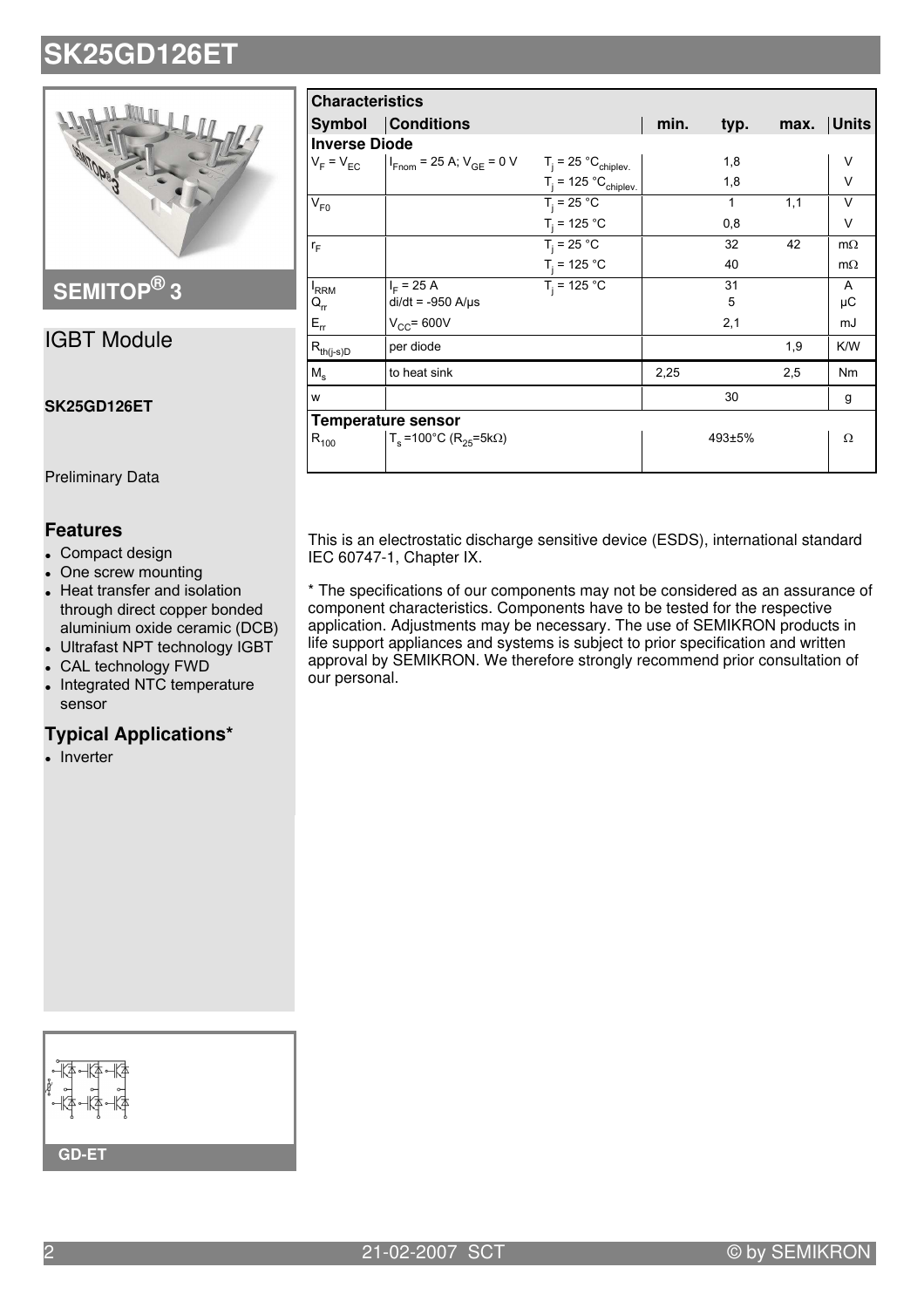





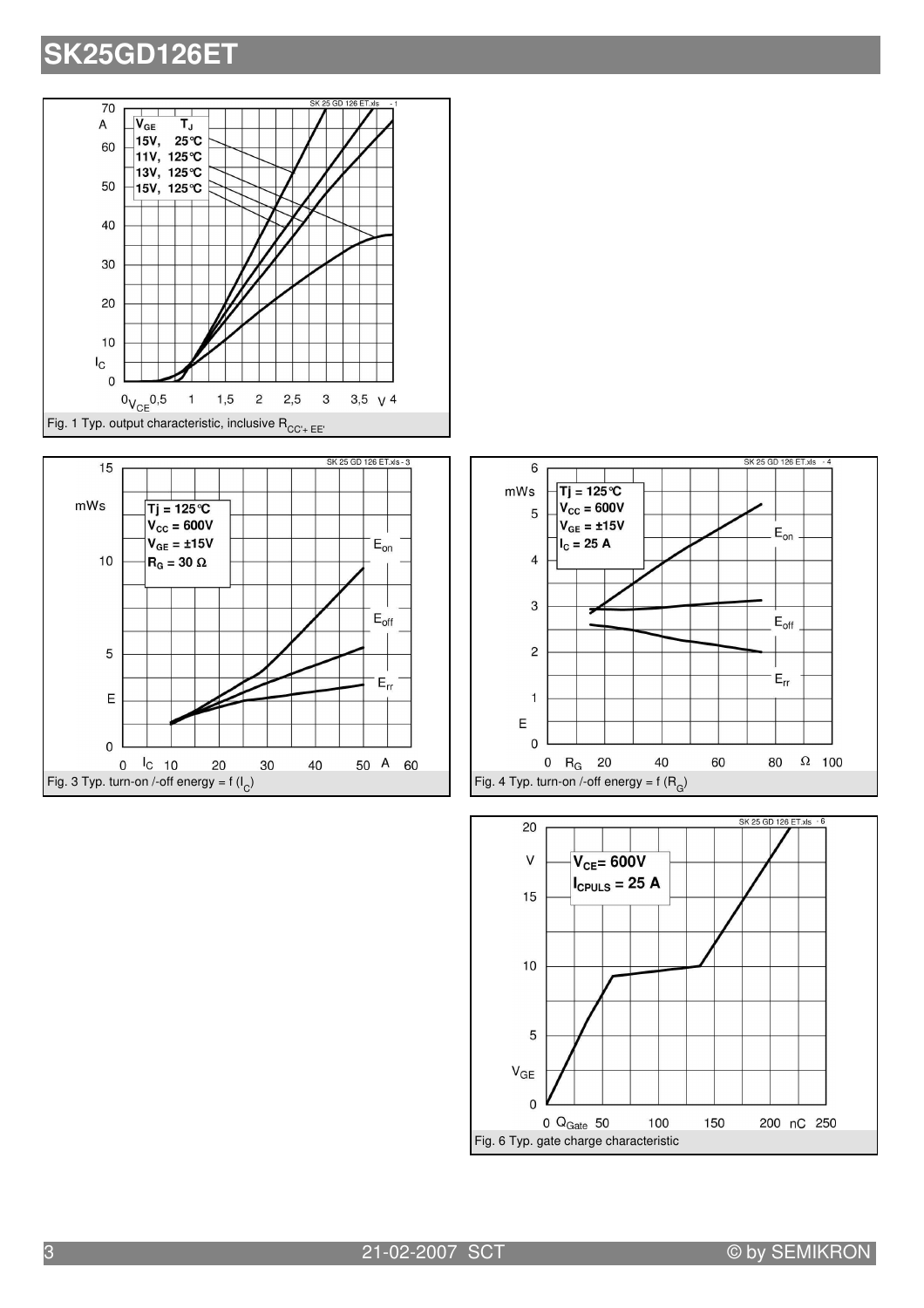